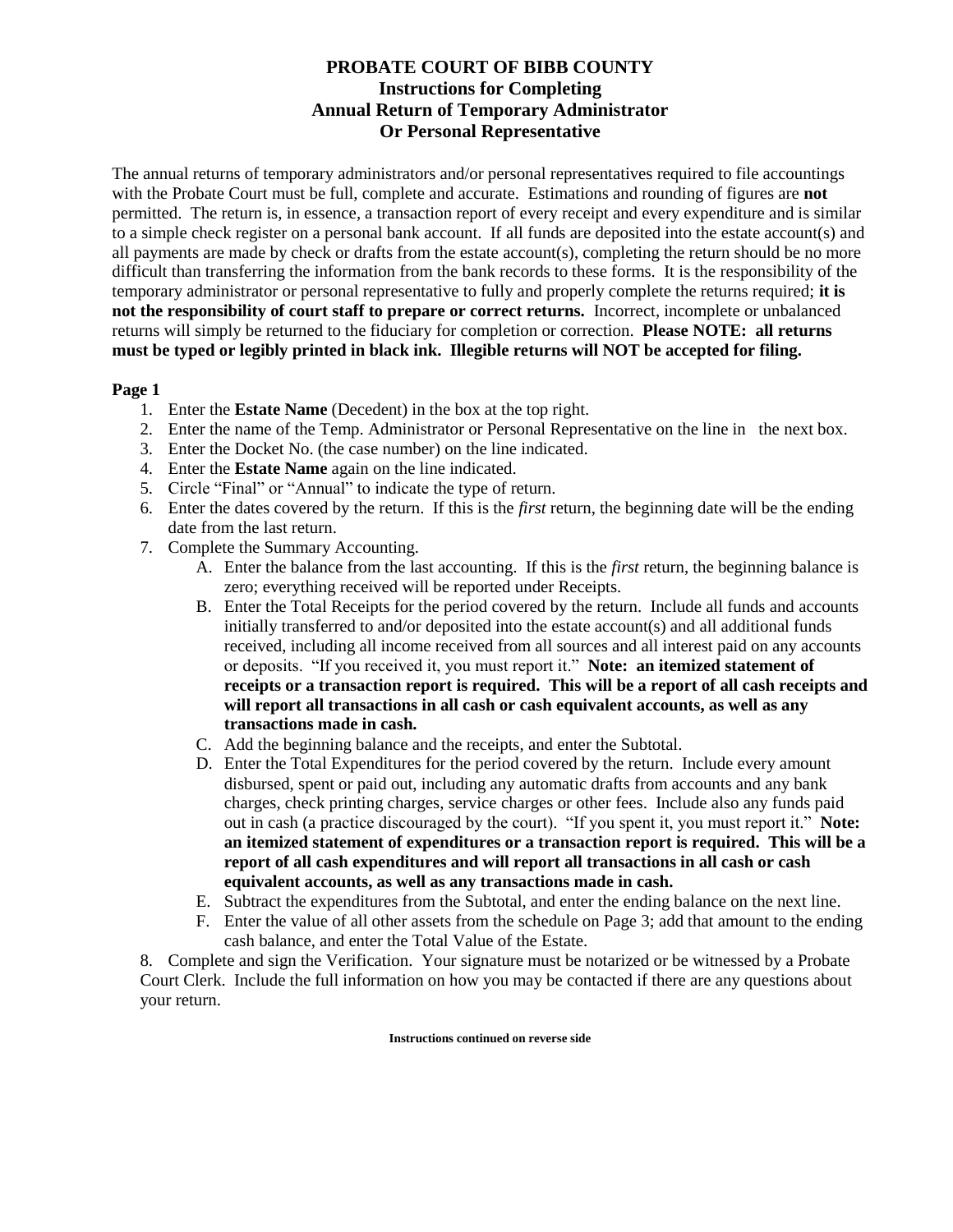## **Page 2**

- 1. **Bank Account Verifications:** The balances in all accounts must be verified. A certificate signed by a bank employee for each account is required unless you provide the court a copy of the bank statement for the account showing the account balance on the ending date of the return.
- 2. **Affidavit in Estates of Decedents:** A copy of the return must be provided to each heir or beneficiary, and the Temporary Administrator or Personal Representative must sign the Affidavit on Page 2. The signature must be notarized or witnessed by a Probate Court Clerk.

## **Page 3**

- 1. **Investments:** If there are stocks, bonds or other investments in the estate, these must be itemized and disclosed on Page 3. Cash management accounts, money market accounts and any other accounts which are handled essentially the same as checking or savings accounts should be included in the reporting of cash receipts and expenditures and should not be listed here. Investments should be shown at their original cost, if known, or at the value at the time of receipt into the estate. Gains or losses will be reported only when sales or other transfers occur.
- 2. **Other Assets:** All other property in an estate must be itemized and valued. Unless required by the court, a formal appraisal is not necessary. The value should be the approximate fair market value. Tax values and "blue book" values may be used.
- 3. **Verification of Investments:** All investments held by a broker or financial institution must be verified. A certificate signed by an employee of each brokerage firm or institution is required unless you provide the court a copy of a statement of holdings showing the investments held on the ending date of the return.

## **Receipts**

You must attach an itemization of the **Cash Receipts** shown in the Summary Accounting. Include all funds and accounts initially transferred to and/or deposited into the estate account(s) and all additional funds received, including all income received from all sources and all interest paid on any accounts or deposits. Include also any funds received in cash but not deposited (a practice discouraged by the court). "If you received it, you must report it." A printed transaction report from an accounting or bookkeeping software program may be attached in lieu of the Receipts page, if preferred.

## **Expenditures**

You must attach an itemization of the **Cash Expenditures** shown in the Summary Accounting. Each transaction must be separately itemized by date, check number, payee, purpose and exact amount. Include every amount disbursed, spent or paid out, including any automatic drafts from accounts and any bank charges, check printing charges, service charges, penalties, or other fees. Include also any funds paid out in cash (a practice discouraged by the court). "If you spent it, you must report it." A printed, itemized transaction report from an accounting or bookkeeping software program may be attached in lieu of the Expenditure page, if preferred.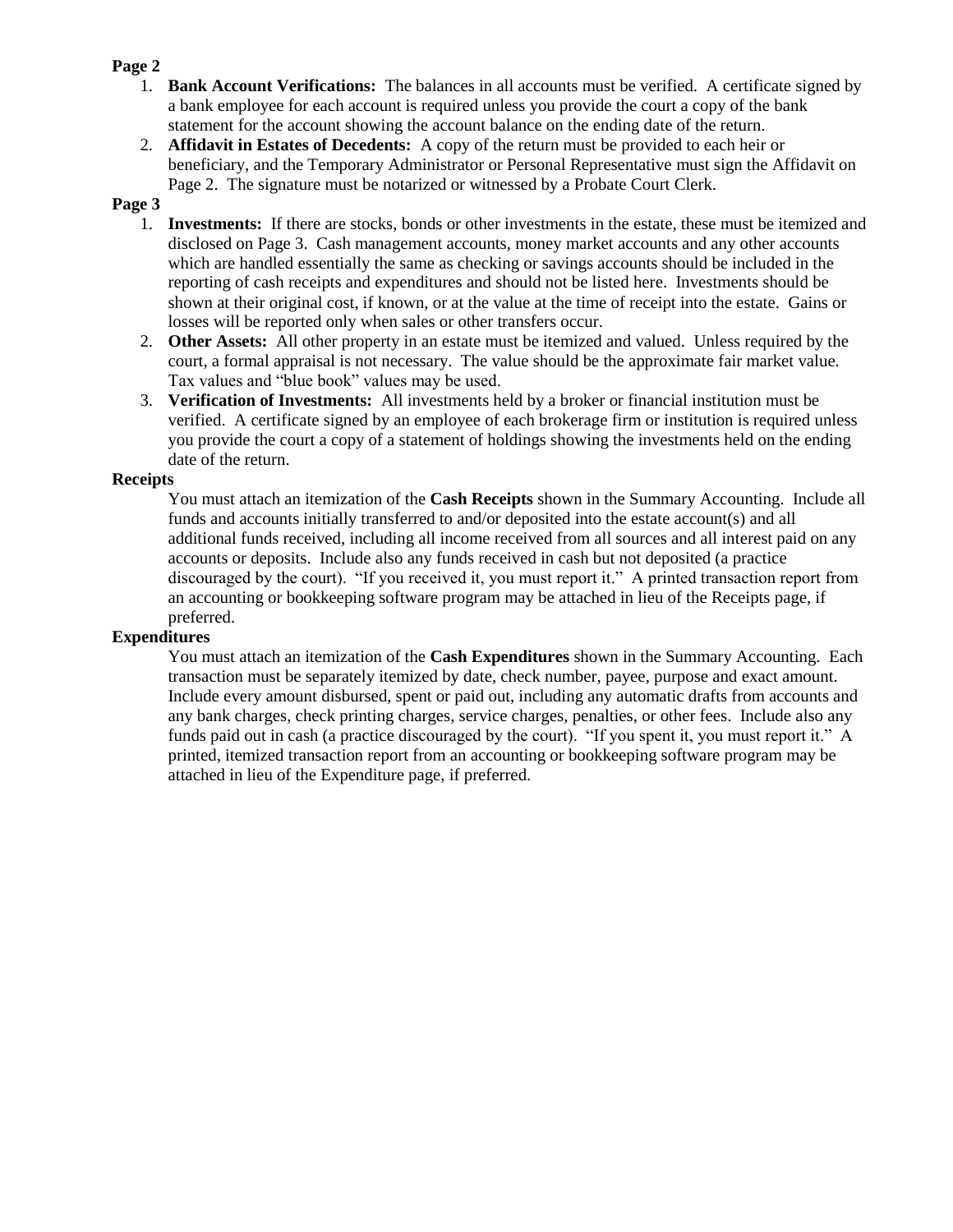| ACCOUNTING OF TEMPORARY ADMINISTRATOR OR<br>PERSONAL REPRESENTATIVE OF DECEDENT'S ESTATE  |            |    | <b>ESTATE NAME</b> |    |
|-------------------------------------------------------------------------------------------|------------|----|--------------------|----|
| IN THE PROBATE COURT OF BIBB COUNTY, GEORGIA                                              |            |    |                    |    |
| TEMPORARY ADMINISTRATOR(S)/PERSONAL REPRESENTATIVE(S)                                     | DOCKET NO. |    |                    |    |
| IN THE MATTER OF THE ESTATE OF )<br>STATEMENT OF ACCOUNT<br>Final – Annual                |            |    |                    |    |
| <b>Decedent</b>                                                                           | From       | to | To                 |    |
| <b>SUMMARY ACCOUNTING</b>                                                                 |            |    |                    |    |
| CASH BALANCE FROM LAST ACCOUNTING                                                         |            | \$ |                    |    |
| <b>TOTAL RECEIPTS*</b><br>ADD:                                                            |            | \$ |                    |    |
| <b>SUBTOTAL</b>                                                                           |            |    | \$                 |    |
| SUBTRACT: TOTAL EXPENDITURES*                                                             |            |    | \$                 |    |
| CASH BALANCE IN ESTATE AT END OF REPORTING PERIOD**                                       |            |    |                    | \$ |
| <b>OTHER ASSETS</b> (Cost, Acquisition or Fair Market Value)<br>TOTAL VALUE FROM SCHEDULE |            |    |                    | \$ |
| TOTAL VALUE OF ESTATE AT END OF PERIOD                                                    |            |    |                    | \$ |

\* NOTE: All receipts and expenditures must be itemized on the sheets attached or by attaching a printed and complete transaction report. \*\* NOTE: All balances must be verified by signed certificates or by attaching copies of bank statements showing balances on the ending date.

| <b>VERIFICATION BY FIDUCIARY</b>                                                                                           |                                                     |  |  |
|----------------------------------------------------------------------------------------------------------------------------|-----------------------------------------------------|--|--|
| STATE OF GEORGIA                                                                                                           |                                                     |  |  |
| COUNTY OF BIBB                                                                                                             |                                                     |  |  |
|                                                                                                                            | of the estate                                       |  |  |
|                                                                                                                            |                                                     |  |  |
|                                                                                                                            |                                                     |  |  |
| is a full and true account of the estate for the period stated, to the best of my knowledge and belief.                    |                                                     |  |  |
| For purposes of contacting me with regard to this return, my daytime telephone number is , my evening telephone number is, |                                                     |  |  |
| $\ldots$ , my cell telephone number is $\ldots$ , and my email address is $\ldots$ .                                       |                                                     |  |  |
| Sworn to and subscribed before me on                                                                                       |                                                     |  |  |
| (Notary or Clerk, Probate Court)                                                                                           | (Signatures Temp. Administrator(s)/Personal Rep.(s) |  |  |
|                                                                                                                            |                                                     |  |  |
| TO BE COMPLETED BY COURT STAFF: Calculation of Bond Sufficiency                                                            |                                                     |  |  |
| TOTAL VALUE OF ESTATE AT END OF PERIOD FROM ABOVE                                                                          |                                                     |  |  |
| LESS: TOTAL VALUE OF REAL PROPERTY IN ESTATE                                                                               |                                                     |  |  |
| NON REAL ESTATE VALUE OF ESTATE AT END OF PERIOD                                                                           |                                                     |  |  |
| <b>CURRENT SURETY BOND AMOUNT</b>                                                                                          |                                                     |  |  |
| AMOUNT OF BOND EXCESS/DEFICIENCY                                                                                           |                                                     |  |  |

#### **ORDER ADMITTING RETURN TO RECORD**

The foregoing Return and its affidavit having been carefully examined and found correct, and having remained on file in office for \_\_\_\_\_\_\_\_\_\_\_\_\_\_ days and no objections having been filed thereto, the same is allowed; and it is ordered that said return together with its affidavit be recorded as the law requires.

| Filed |  |
|-------|--|
|       |  |

#### Filed **JUDGE, PROBATE COURT OF BIBB COUNTY**

(Deputy) Clerk

Imaged in the Records of the Bibb County Probate Court this day of , 20 .

\_\_\_\_\_\_\_\_\_\_\_\_\_\_\_\_\_\_\_\_\_\_\_\_\_\_\_\_\_\_\_\_\_\_\_\_\_\_\_\_\_\_\_\_\_\_\_\_\_\_\_\_\_\_

 $\overline{\phantom{a}}$  , and the contract of the contract of the contract of the contract of the contract of the contract of the contract of the contract of the contract of the contract of the contract of the contract of the contrac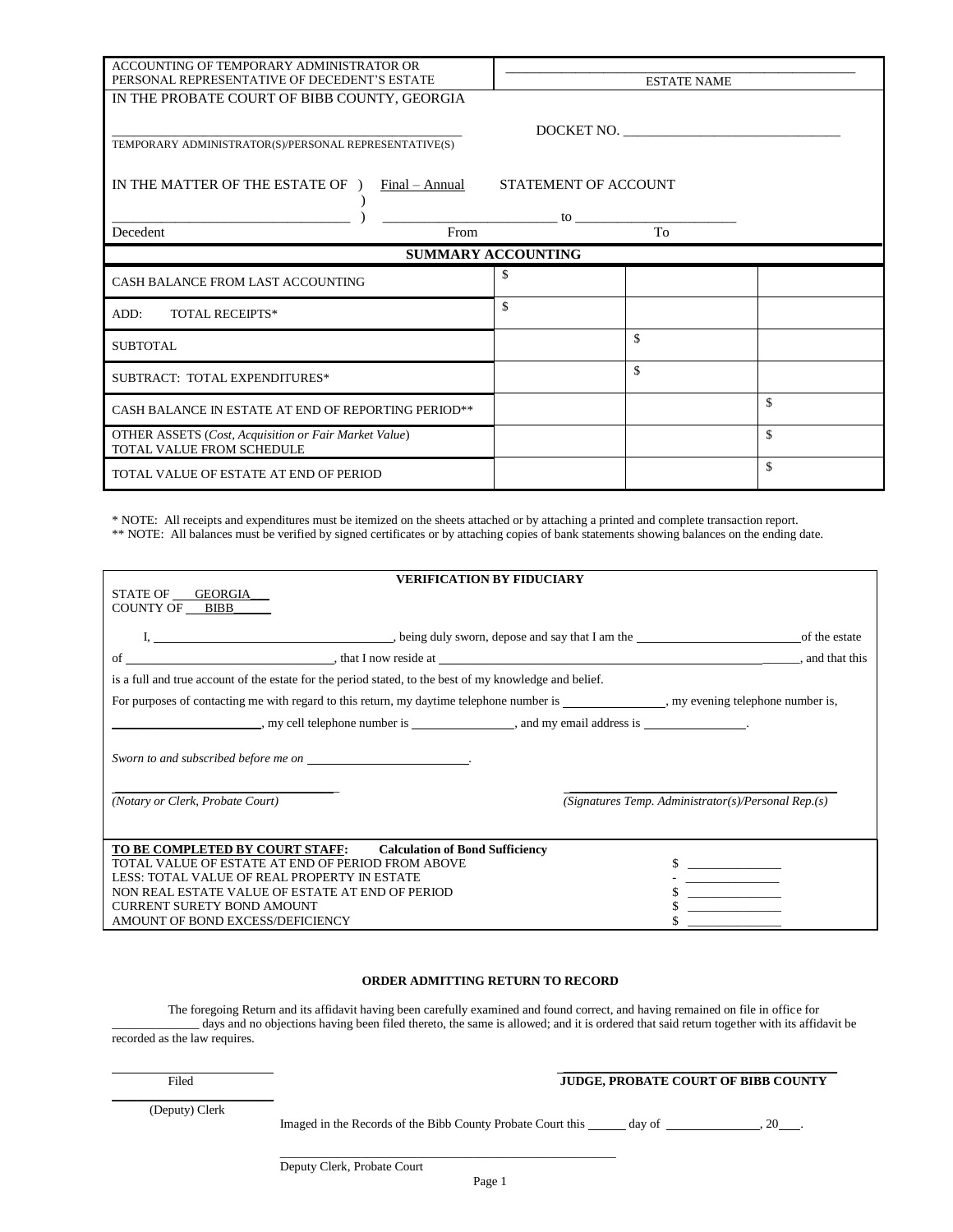#### **AFFIDAVIT OF TEMPORARY ADMINISTRATOR OR PERSONAL REPRESENTATIVE**

The undersigned Temporary Administrator/Personal Representative does hereby certify to the Court that:

- all bond premiums due for the surety bond of the fiduciary have been paid
- that all income tax returns required to be filed to date have been filed
- that all income and estate taxes, if any, have been paid to date
- that all *ad valorem* taxes, if any, due on property of the Estate have been paid

Sworn to before:

\_\_\_\_\_\_\_\_\_\_\_\_\_\_\_\_\_\_\_\_\_\_\_\_\_\_\_\_\_\_\_\_\_\_\_\_\_\_\_\_\_\_\_\_\_\_\_\_\_\_\_\_ *(Signature of Temporary Administrator/Personal Representative)*

\_\_\_\_\_\_\_\_\_\_\_\_\_\_\_\_\_\_\_\_\_\_\_\_\_\_\_\_\_\_ CLERK of Probate Court/Notary Public

|                                              | <b>CERTIFICATE OF BALANCES ON DEPOSIT</b>                                                              |  |
|----------------------------------------------|--------------------------------------------------------------------------------------------------------|--|
| (Name and Address of Institution)            |                                                                                                        |  |
| Fiduciary the following:                     |                                                                                                        |  |
|                                              | Checking Account Balance: \$                                                                           |  |
|                                              | $\text{Certificance}(s)$ of Deposit at Face Value: $\frac{s}{s}$                                       |  |
| (Do NOT include accrued but unpaid interest) | Interest paid and credited to the above accounts during period of this Statement of Account totaled \$ |  |
|                                              | (Signature and Title of Certifying Official)                                                           |  |

(NOTE: Please copy this page if additional certificates are needed)

**NOTE: The following affidavit must be completed by the administrator or executor (or the attorney for the administrator or executor) of the estate of a decedent who is required by law or court order to file returns.**

| <b>Affidavit of Service of Copies for Decedent's Estate</b> |
|-------------------------------------------------------------|
|-------------------------------------------------------------|

I (we) certify that I (we) have this date delivered in person or by first-class mail a true and correct copy of the attached Annual/Final Return filed for the Estate of \_\_\_\_\_\_\_\_\_\_\_\_\_\_\_\_\_\_\_\_\_\_\_\_\_\_\_\_\_\_\_\_\_\_\_\_\_\_\_\_\_\_\_, decedent, to each (beneficiary of the testate estate) (heir of the intestate estate) as required by law, except to each of the following who have delivered to me (us) a written waiver of the right to receive such copy, which waiver has not been revoked:

Sworn to and subscribed before me

on \_\_\_\_\_\_\_\_\_\_\_\_\_\_\_\_, 20\_\_\_\_\_. ADMINISTRATOR/EXECUTOR/ATTORNEY

\_\_\_\_\_\_\_\_\_\_\_\_\_\_\_\_\_\_\_\_\_\_\_\_\_\_\_\_\_\_\_\_\_ \_\_\_\_\_\_\_\_\_\_\_\_\_\_\_\_\_\_\_\_\_\_\_\_\_\_\_\_\_\_\_\_\_\_\_\_\_\_\_\_\_\_\_\_ CLERK of Probate Court/Notary Public ADMINISTRATOR/EXECUTOR/ATTORNEY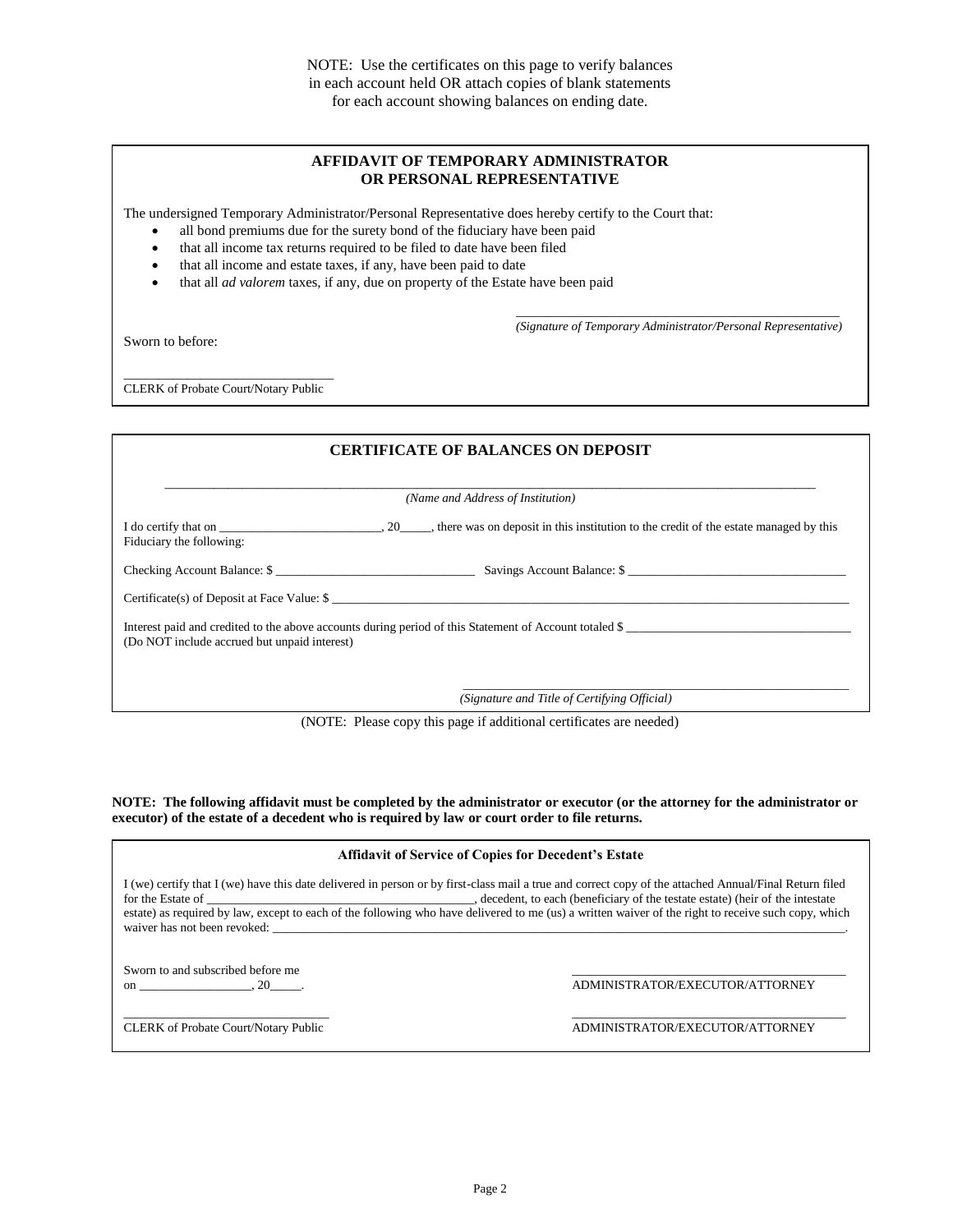| OTHER ASSETS IN ESTATE         |                                                                                                   |                                 |  |
|--------------------------------|---------------------------------------------------------------------------------------------------|---------------------------------|--|
| <b>DATE</b><br><b>ACQUIRED</b> | <b>DESCRIPTION</b>                                                                                | Cost or Value<br>at Acquisition |  |
|                                | Investments Held by Broker/Institution (e.g., stocks, bonds, etc.):<br>(Itemize)                  |                                 |  |
|                                |                                                                                                   |                                 |  |
|                                |                                                                                                   |                                 |  |
|                                |                                                                                                   |                                 |  |
|                                |                                                                                                   |                                 |  |
|                                |                                                                                                   |                                 |  |
|                                |                                                                                                   |                                 |  |
|                                |                                                                                                   |                                 |  |
|                                |                                                                                                   |                                 |  |
|                                |                                                                                                   |                                 |  |
|                                |                                                                                                   |                                 |  |
|                                |                                                                                                   |                                 |  |
|                                |                                                                                                   |                                 |  |
|                                | Other Assets (e.g., real estate, automobiles, personal property, etc.):<br>(Itemize and describe) | Present Value                   |  |
|                                |                                                                                                   |                                 |  |
|                                |                                                                                                   |                                 |  |
|                                |                                                                                                   |                                 |  |
|                                |                                                                                                   |                                 |  |
|                                |                                                                                                   |                                 |  |
|                                |                                                                                                   |                                 |  |
|                                |                                                                                                   |                                 |  |
|                                |                                                                                                   |                                 |  |
|                                |                                                                                                   |                                 |  |
|                                |                                                                                                   |                                 |  |
|                                |                                                                                                   |                                 |  |
|                                |                                                                                                   |                                 |  |
|                                |                                                                                                   |                                 |  |
|                                | TOTAL VALUE OF OTHER ASSETS IN ESTATE                                                             | $\mathbb S$                     |  |

### **CERTIFICATE OF INVESTMENTS HELD**

\_\_\_\_\_\_\_\_\_\_\_\_\_\_\_\_\_\_\_\_\_\_\_\_\_\_\_\_\_\_\_\_\_\_\_\_\_\_\_\_\_\_\_\_\_\_\_\_\_\_\_\_\_\_\_\_\_\_\_\_\_\_\_\_\_\_\_\_\_\_\_\_\_\_\_\_\_\_\_\_\_\_\_\_\_\_\_\_\_\_\_\_\_\_\_\_\_\_\_\_\_\_\_ *(Name and Address of Institution)*

I do certify that on \_\_\_\_\_\_\_\_\_\_\_\_\_\_\_\_\_\_\_\_\_, 20\_\_\_\_, there were held by this institution to the credit of the estate managed by this Fiduciary the Investments shown above and that the cost or value at acquisition are correct.

*(Signature and Title of Certifying Official)*

\_\_\_\_\_\_\_\_\_\_\_\_\_\_\_\_\_\_\_\_\_\_\_\_\_\_\_\_\_\_\_\_\_\_\_\_\_\_\_\_\_\_\_\_\_

(NOTE: Please copy this page if additional space is needed)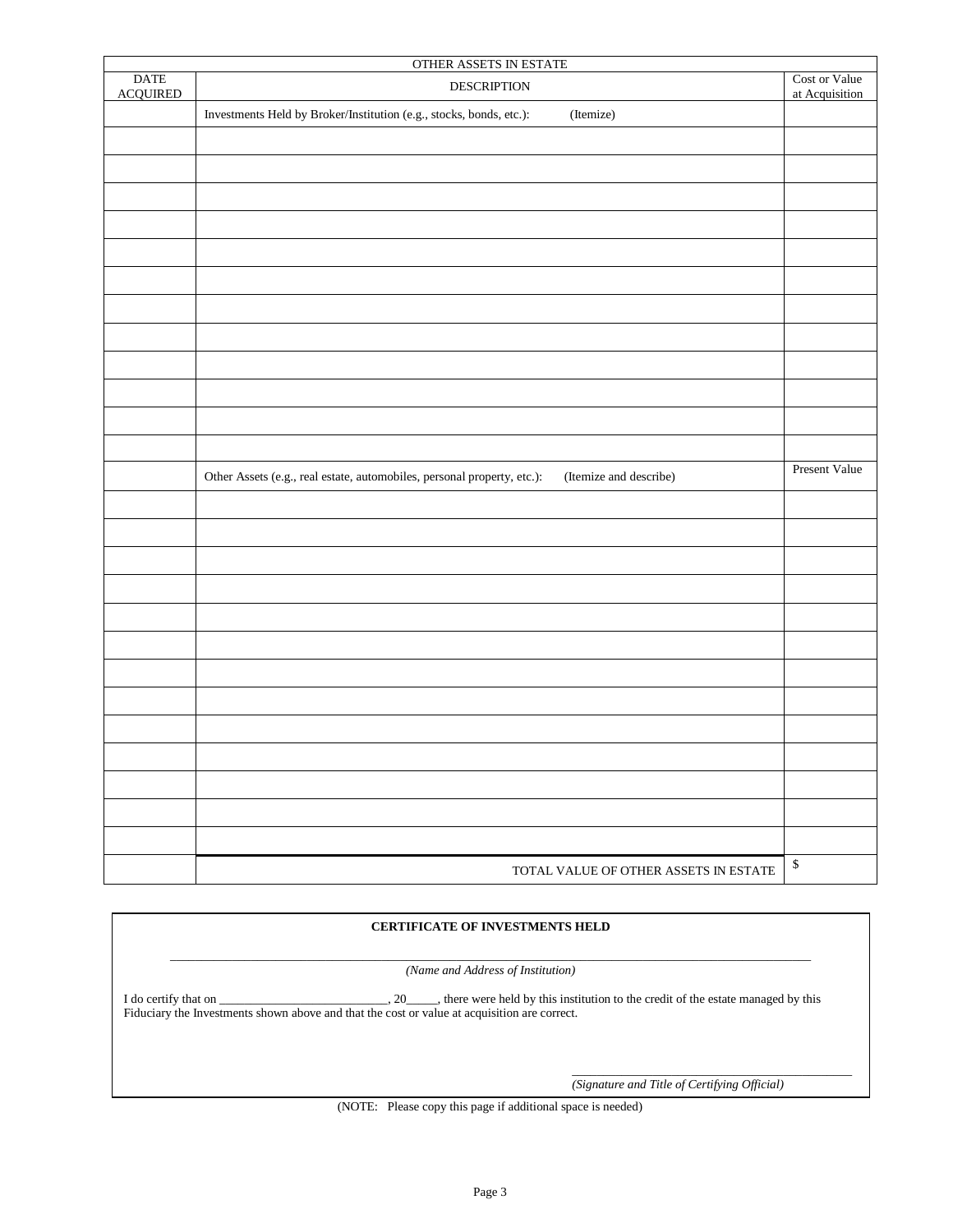NOTE: All RECEIPTS must be itemized on this page, OR a printed transaction report, showing all RECEIPTS for the period, must be attached to the Return.

| <b>RECEIPTS</b><br>Include all sums received, including automatic deposits and interest deposited or credited to accounts. |                                             |                         |  |
|----------------------------------------------------------------------------------------------------------------------------|---------------------------------------------|-------------------------|--|
| <b>DATE</b>                                                                                                                | SOURCE AND DESCRIPTION OF ALL SUMS RECEIVED | $\operatorname{AMOUNT}$ |  |
|                                                                                                                            |                                             |                         |  |
|                                                                                                                            |                                             |                         |  |
|                                                                                                                            |                                             |                         |  |
|                                                                                                                            |                                             |                         |  |
|                                                                                                                            |                                             |                         |  |
|                                                                                                                            |                                             |                         |  |
|                                                                                                                            |                                             |                         |  |
|                                                                                                                            |                                             |                         |  |
|                                                                                                                            |                                             |                         |  |
|                                                                                                                            |                                             |                         |  |
|                                                                                                                            |                                             |                         |  |
|                                                                                                                            |                                             |                         |  |
|                                                                                                                            |                                             |                         |  |
|                                                                                                                            |                                             |                         |  |
|                                                                                                                            |                                             |                         |  |
|                                                                                                                            |                                             |                         |  |
|                                                                                                                            |                                             |                         |  |
|                                                                                                                            |                                             |                         |  |
|                                                                                                                            |                                             |                         |  |
|                                                                                                                            |                                             |                         |  |
|                                                                                                                            |                                             |                         |  |
|                                                                                                                            |                                             |                         |  |
|                                                                                                                            |                                             |                         |  |
|                                                                                                                            |                                             |                         |  |
|                                                                                                                            |                                             |                         |  |
|                                                                                                                            |                                             |                         |  |
|                                                                                                                            |                                             |                         |  |
|                                                                                                                            |                                             |                         |  |
|                                                                                                                            |                                             |                         |  |
|                                                                                                                            |                                             |                         |  |
|                                                                                                                            |                                             |                         |  |
|                                                                                                                            |                                             |                         |  |
|                                                                                                                            |                                             |                         |  |
|                                                                                                                            |                                             |                         |  |
|                                                                                                                            | TOTAL RECEIPTS                              | $\mathbb{S}$            |  |
|                                                                                                                            |                                             |                         |  |